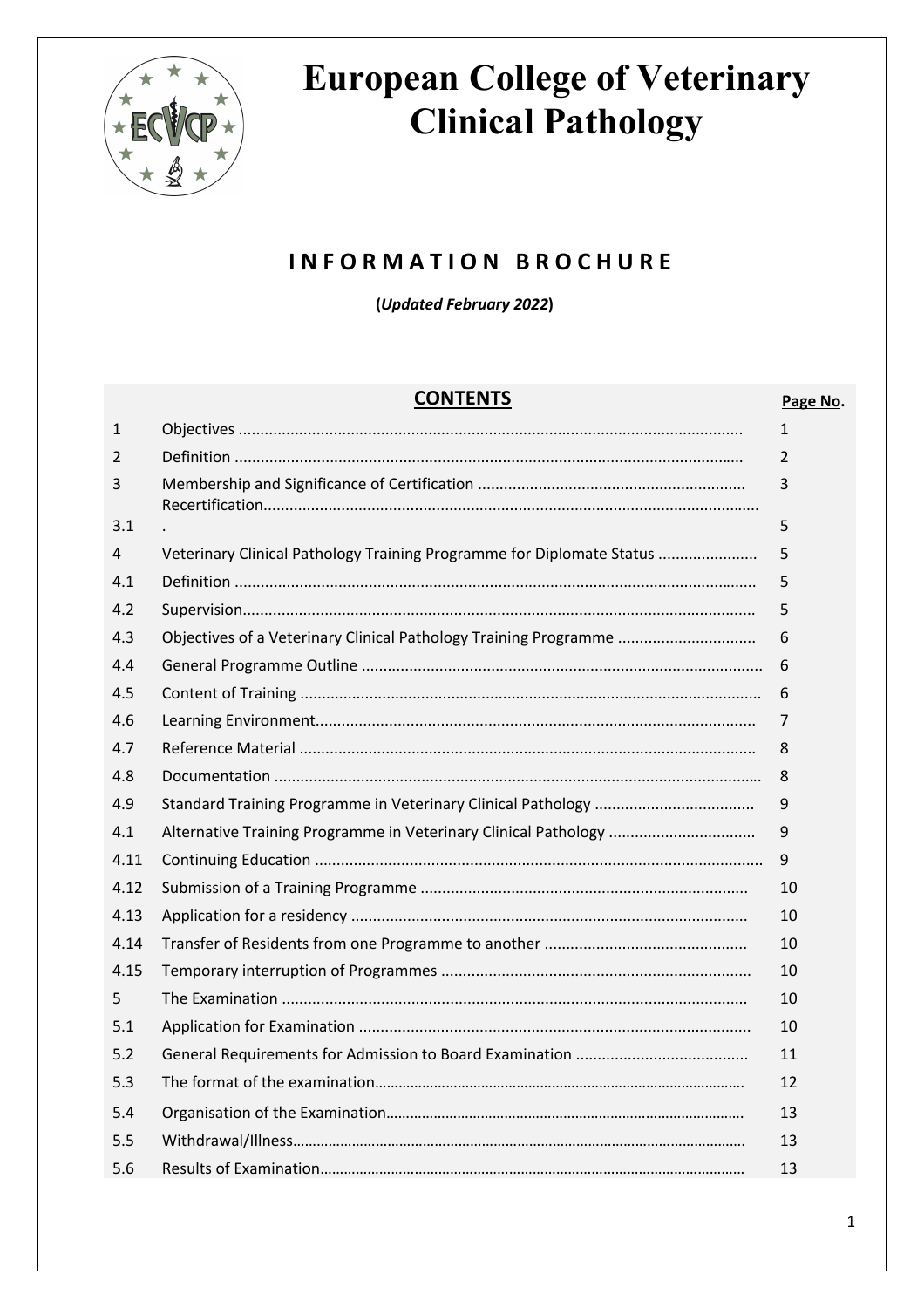

The European College of Veterinary Clinical Pathology (ECVCP) was established in 2001 and obtained official recognition from the European Board of Veterinary Specialisation (EBVS) in 2009. The mandate of the ECVCP is to advance Veterinary Clinical Pathology and promote high standards within the speciality in Europe. This includes facilitating progress in the science and practice of Veterinary Clinical Pathology and of establishing standards of training and experience which merit recognition of qualified specialists in that field. Those who meet the standards of training and competence established by the College will be awarded a suitable Certificate.

A **List of Approved Training Laboratories and Programmes**is maintained for guidance for institutions and the public.

All official communication should be directed to the secretariat@ecvcp.org who will coordinate distribution and processing.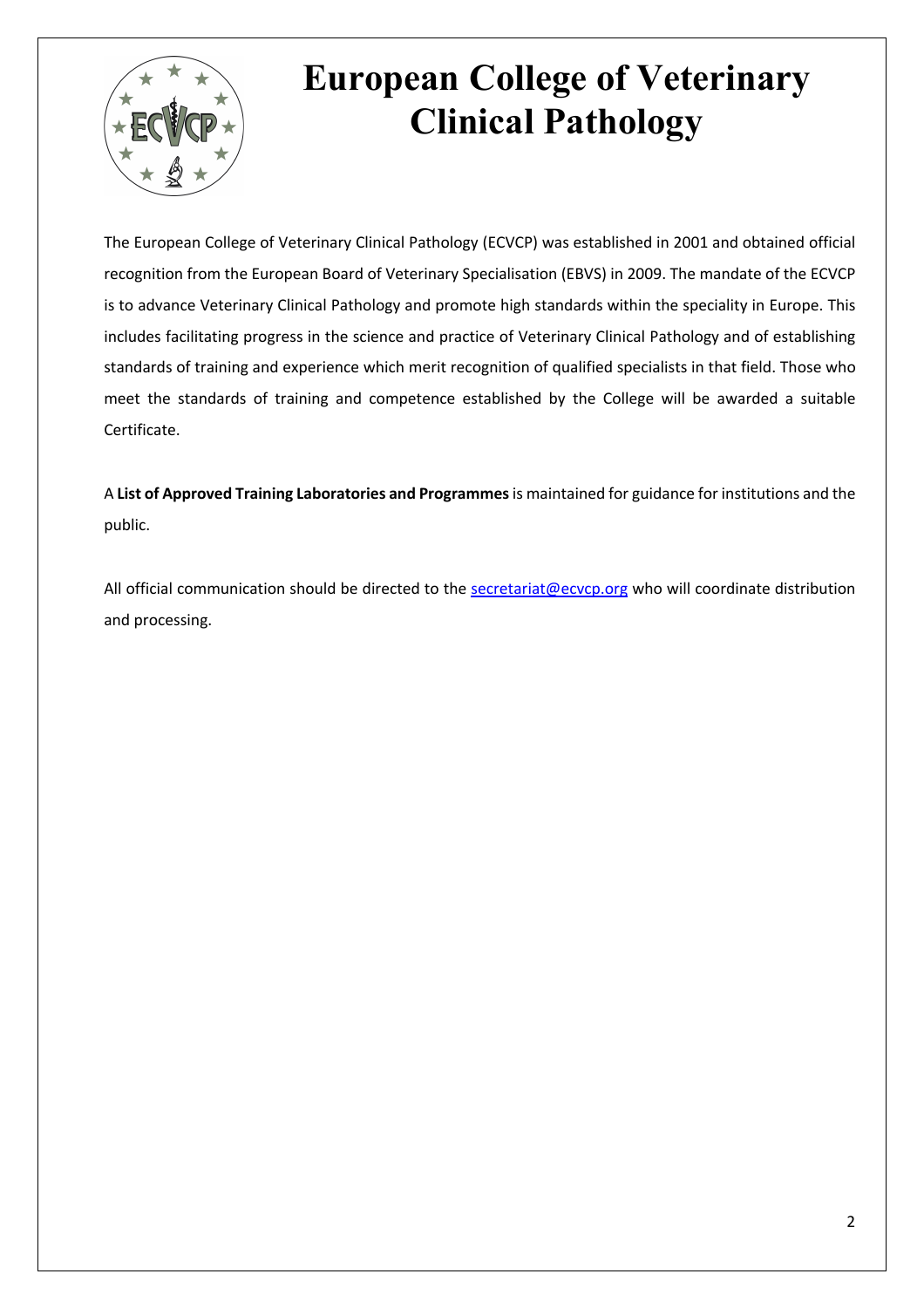

### **1. Objectives**

The objectives of the ECVCP include:-

- Promotion of recognition of Clinical Pathology as an independent Veterinary speciality.
- Establishment of standards of training, experience, and examination for qualification as a specialist in Veterinary Clinical Pathology in Europe.
- Recognition of European Veterinary Clinical Pathology specialists by suitable certification.
- Provision of continuing education programmes in Veterinary Clinical Pathology in Europe.
- Establishment of standards for analytical methods, performance and interpretation of laboratory procedures and laboratory management in Europe.
- Promotion of research and scientific progress in Veterinary Clinical Pathology in Europe.
- Guarantee and maintain the highest level of specialisation in Veterinary Clinical Pathology, according to **European Qualifications Framework** (EQF) level 8".

### **2. Definition**

Veterinary Clinical Pathology focuses on the development, application, generation and interpretation of diagnostic laboratory testing for diagnosis, prognosis, treatment and monitoring of spontaneous animal disease, animal models of disease and preclinical safety studies.

Veterinary Clinical Pathologists are employed to practice, research and teach this speciality in a wide variety of professional environments, including

- (i) Veterinary schools;
- (ii) Private, commercial, and government diagnostic laboratories;
- (iii) Pharmaceutical discovery and safety evaluation; and
- (iv) Other research institutes and industry.

There are four primary areas of Veterinary Clinical Pathology:

- (i) Clinical biochemistry, including endocrinology and immunology testing and molecular diagnostics;
- (ii) Haematology;
- (iii) Cytology; and
- (iv) General clinical pathology, including laboratory management.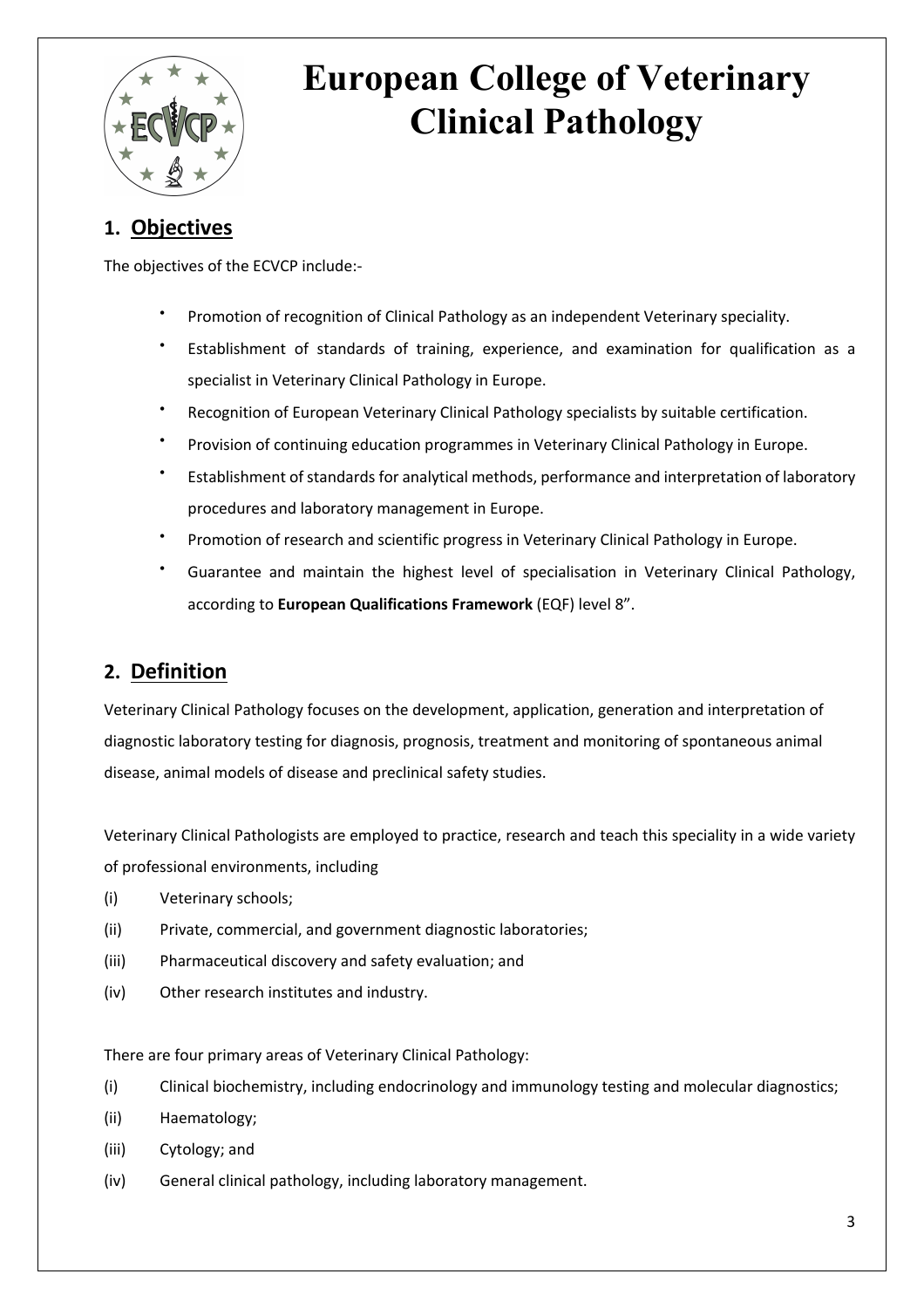

General Clinical Pathology is the foundation of the three other areas. It is based on the understanding of pathophysiologic disease mechanisms which result in changes in laboratory data and their medical interpretation. It also includes laboratory management with special attention to the development of new analytical methods and their validation, quality assurance and quality control. This requires a thorough understanding of laboratory methodology and its performance capabilities.

Effective acquisition and interpretation of Veterinary Clinical Pathology data requires a comprehensive knowledge of the theory, application and administration of laboratory methods from which the data is generated and a broad Veterinary Medical background. Development and introduction of new assays into veterinary diagnostics, their application, validation and evaluation of their diagnostic significance for each species require particular in depth knowledge, experience and training in Veterinary Clinical Pathology that are not found to a sufficient extent within the other European Veterinary specialities.

### **3. Membership and Significance of Certification**

A Board Certified person is designated as a **Diplomate of the European College of Veterinary Clinical Pathology** and recognised as a European Veterinary Specialist in Veterinary Clinical Pathology by the European Board of Veterinary Specialisation (EBVS). There are 5 different types of membership within the ECVCP:-

#### **1. Diplomate**:

A Diplomate is a Veterinarian who satisfies the ECVCP requirements as to training, experience, and competence in Veterinary Clinical Pathology hereinafter described shall be eligible to achieve Diplomate status by examination. Alternatively, Veterinarians who satisfy these ECVCP requirements, but have passed Board Examinations by comparable Colleges outside Europe established prior to the ECVCP being established, may be eligible. Election of such Candidates shall be accomplished by majority vote of the Board after review of their application.

In accordance with the latest version of EBVS policies and procedures in some non-European countries or areas, the training and examinations of specialists is equivalent to that provided by ECVCP. However Membership should be restricted to those who have a connection to Europe. The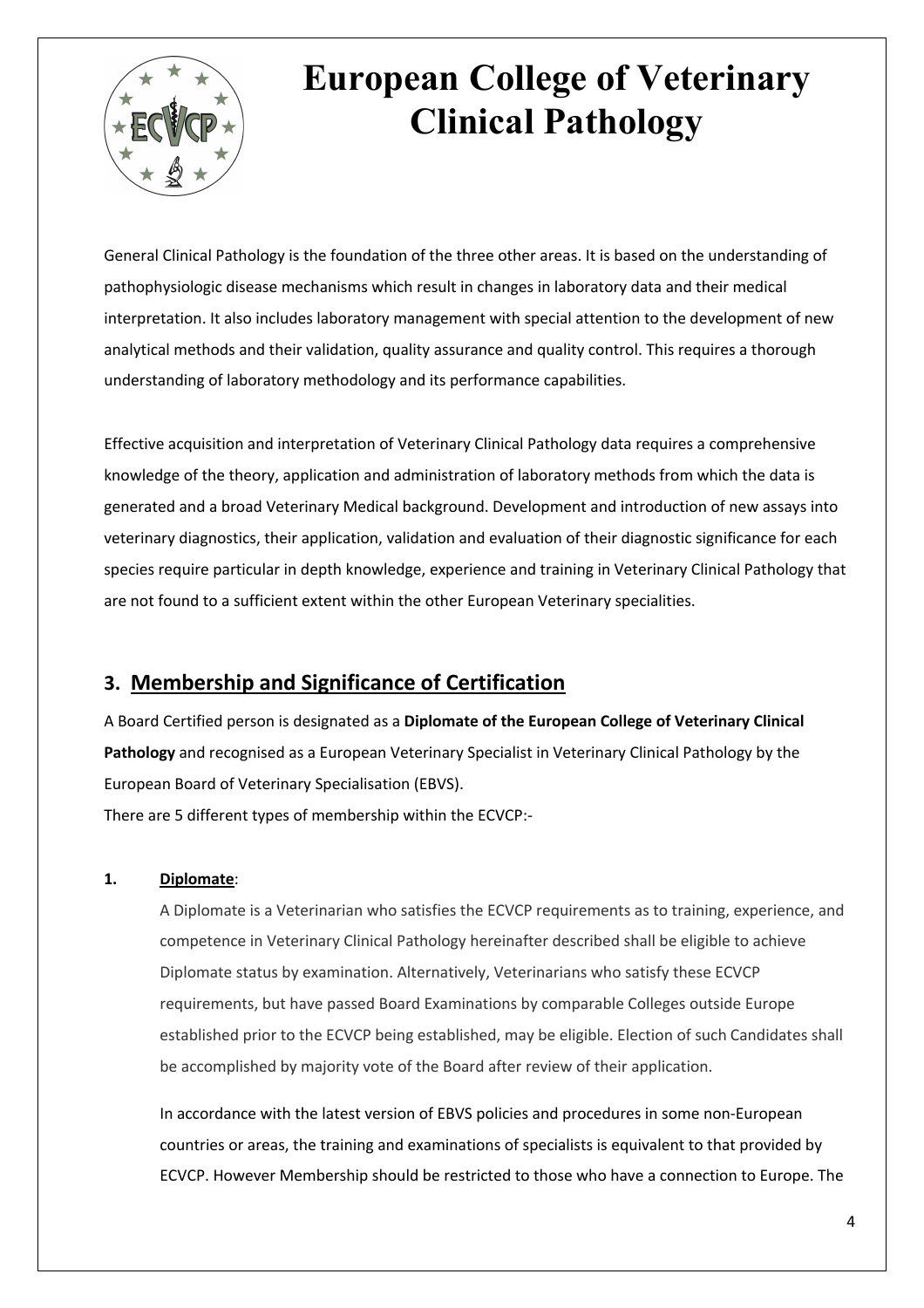

credentials of the Applicant and their activity in making a major contribution to the EBVS College are more important than the place of residence or nationality. The College may, if it so wishes, temporarily grant ECVCP Diplomate status, provided that the Applicant can meet the following minimum conditions:

- Has credentials, in relation to training, publications and contributions to the subject, equal to those required to sit for the examination of an ECVCP Diplomate;
- Has passed an examination of equal rigor, and covering the same material as that of the equivalent ECVCP Diplomate;
- Passes the College's re-certification process;
- Is practising in a European country, and intends to remain so for the foreseeable future. Applicants may be relieved of this requirement in exceptional cases.

Colleges may impose more stringent requirements if they so wished.

A Diploma which is awarded to a non-EBVS recognised Diplomate without sitting the College's Examination is not valid when the conditions under which the Diploma was awarded do not exist anymore.

#### **2. Non-Practising Diplomate**:

A Diplomate who (i) has not practised the speciality for two continuous years or the equivalent of two years during the previous five years or (ii) has not fulfilled the requirements for the recertification procedure or (iii) has not attended an Annual General Meeting for three years without previous dispensation from the College.

A non-practising Diplomate is not allowed to use the title EBVS *Specialist in Veterinary Clinical Pathology* but may use the title Diplomate.

A non-practising Diplomate seeking to revert to full Diplomate status needs to satisfy the Credentials Committee of the College.

The non-practising Diplomate is removed from the EBVS specialist register.

#### **2. Retired Diplomate**:

A Diplomate who voluntarily stops permanently and irrevocably practising is entitled to Retired Diplomate status. Retired Diplomates maintain all privileges of Diplomates including advisory tasks,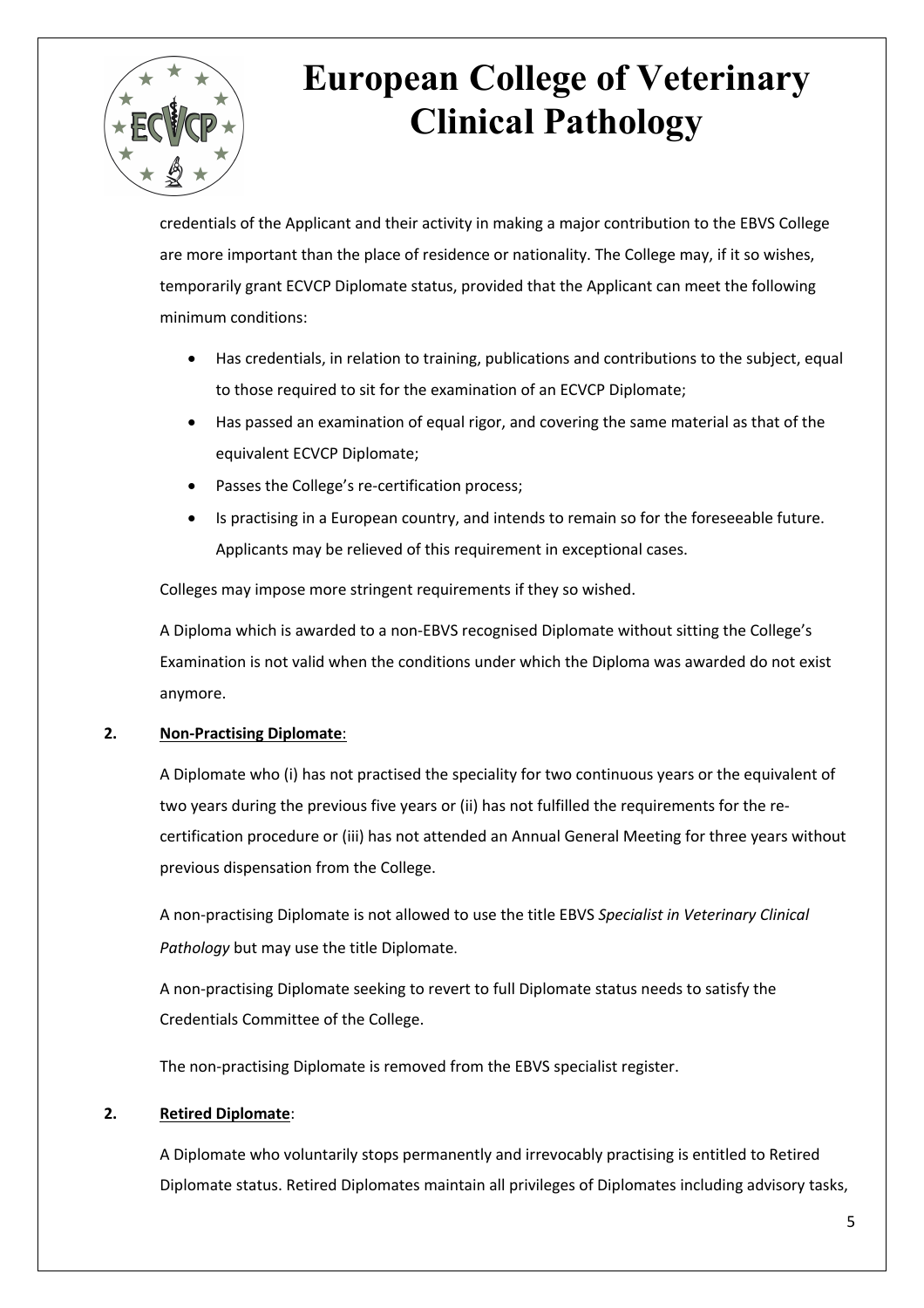

except the right to vote or hold office. A Retired Diplomate is not allowed to use the title EBVS *Specialist in Veterinary Clinical Pathology* but may use the title Diplomate. The Retired Diplomate is removed from the EBVS specialist register.

#### **3. Honorary Diplomate**:

A Veterinarian who is not a Diplomate of the ECVCP but who has contributed in an extraordinary manner to the advancement of Veterinary Clinical Pathology may be elected by majority vote as an Honorary member. Nomination for Honorary Member status shall be made through the sponsorship of two Diplomates. The Sponsors shall furnish the Executive Secretary with relevant information concerning the Nominee, e.g. Curriculum Vitae. Election of an Honorary Member shall be accomplished by a two-thirds vote of the Executive Board and by a two-thirds vote of the Annual General Meeting of the ECVCP. Honorary member status does not confer the right to act as a specialist in Veterinary Clinical Pathology or include specialist status in a diagnostic document. Honorary members shall have all the privileges of membership except the right to vote or hold office and shall pay no dues.

#### **4. Associate member:**

The College may confer Associate member status on scientists who have contributed significantly to research in Veterinary medicine. Admission criteria for Associate Members are defined by the Executive Committee of the College. These criteria have to ascertain that only scientists of international repute who are active in the field covered by the College are admitted as Associate Members. More over:-

- a) Associate Members are not conferred any diplomas and are not entitled to use the designation of Diplomate.
- b) Associate Members are encouraged to participate in the training of Residents together with Diplomates of the College. Associate Members are not entitled to act as Resident Supervisors without a Diplomate responsible for the Training Programme.
- c) Associate Members are not allowed to hold office within the College or to vote at the Annual General Meeting. They can be co-opted to College committees as advisors.
- d) Associate Members are encouraged to participate in scientific meetings and workshops organised by the College.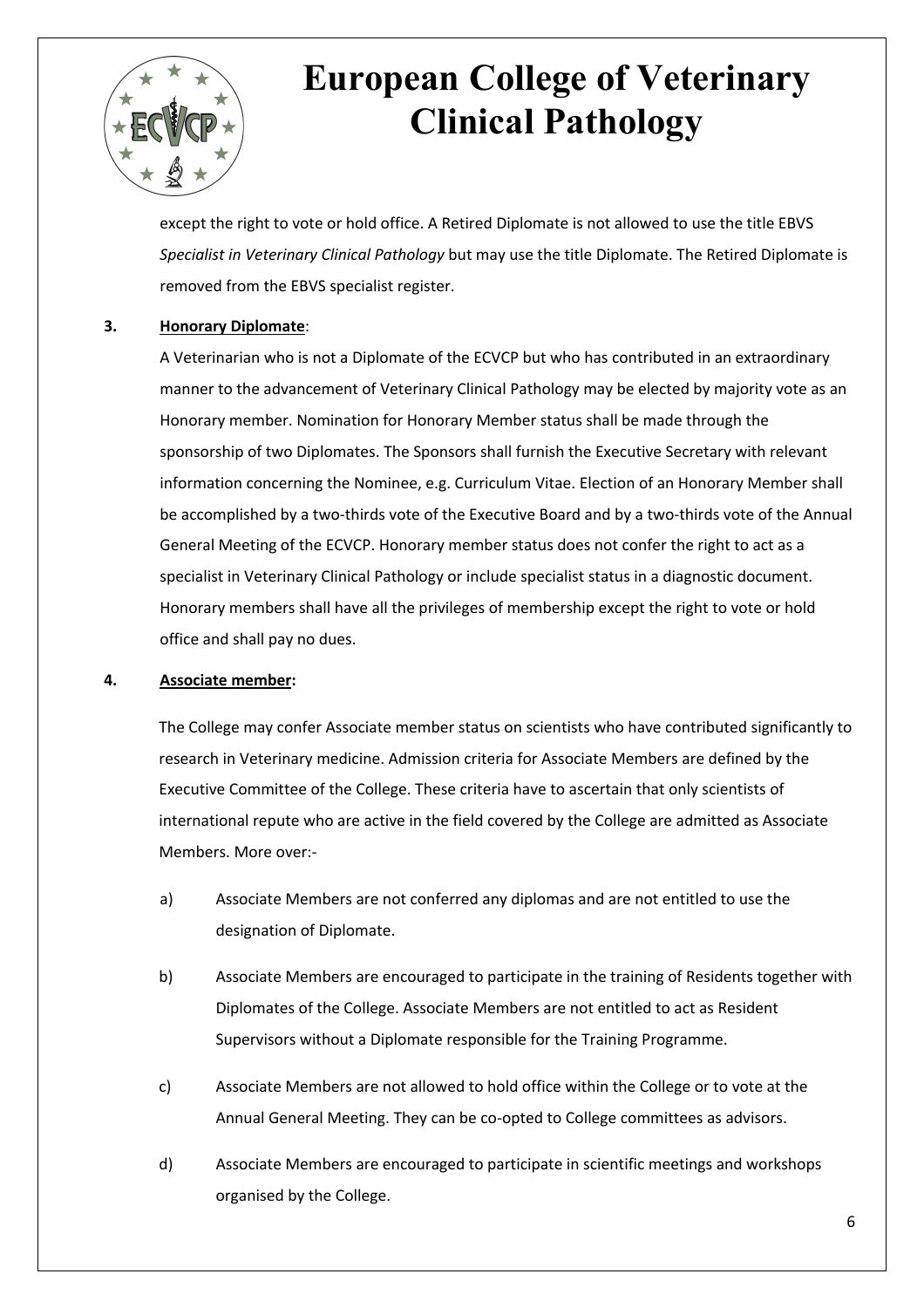

e) Associate Members are not allowed to advertise their title.

### **3.1 Reaccreditation**

Diplomates wishing to retain the title of EBVS Specialist in Veterinary Clinical Pathology will be required to follow a reaccreditation process every 5 years .

Diplomates (except for non-practicing Diplomates and Honorary Diplomates) are required to send in each 5 years a summary of their professional activities in which evidence of fulfilling these requirements and evidence of continuous education must be included. The format of this recertification summary has to be approved of by the European Board of Veterinary Specialisation (EBVS Policies section II, part A.14) and will be evaluated by Members of the Credentials Committee. This standard procedure will be performed according to a credit point system. In this credit point system the following items can be included:

- **Publications**
- Presentations at National Congresses or Continuing Education
- Presentations at International Congresses
- Attendance at National or International Congresses
- Online/distance learning
- Preparing examination questions
- Supervision of Residents
- Membership of Board or College committees
- Two letters of support

For each item a maximum number of points can be given. A total minimum amount of points has to be collected during a 5 year period.

If a Diplomate does not meet the required number of points they will be removed from the EBVS Specialist Register and may only use the title of Diplomate. A non-practising Diplomate seeking to revert to full Diplomate status needs to satisfy the Credentials Committee.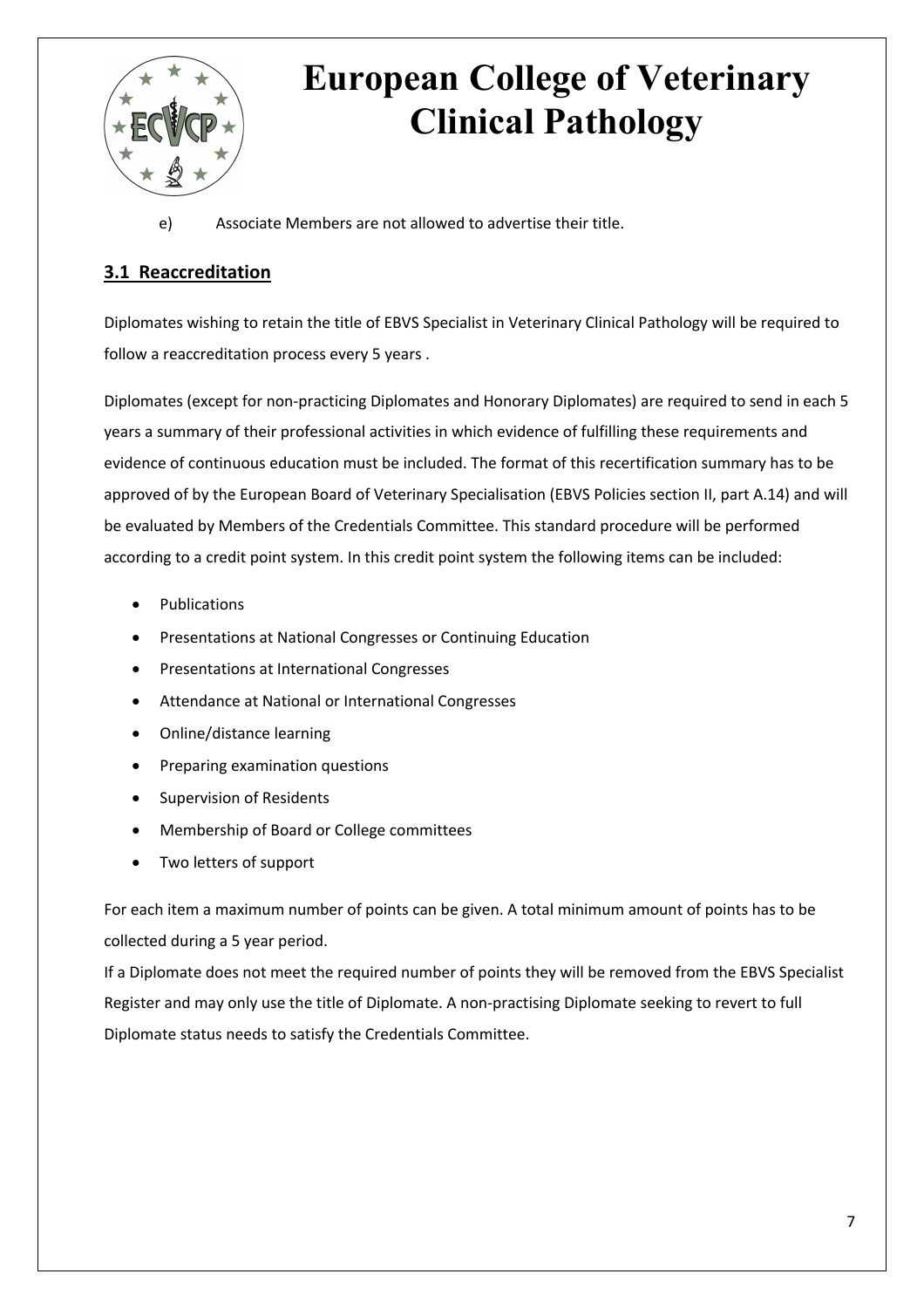

### **4. Veterinary Clinical Pathology Training Programme for Diplomate Status**

#### **4.1 Definition**

A Veterinary Clinical Pathology Training Programme allows Graduate Veterinarians, who have either completed a 1 year rotating internship Programme, or 2 years in Veterinary practice, or equivalent clinical practice acceptable by the Credentials Committee, to acquire in-depth knowledge of Veterinary Clinical Pathology and its supporting disciplines under the supervision and guidance of a Diplomate of the ECVCP, in an ECVCP approved Standard or Alternative Training Programme taking place in an ECVCP Approved Laboratory.

#### **4.2 Supervision**

**Diplomate supervision**: A Diplomate of the ECVCP must supervise the training. Although many Diplomates might be involved in a Training Programme, one single Diplomate takes overall responsibility for the Residents' progress towards sitting the ECVCP Board Examination, which includes the administration and continuity of the Programme and the evaluation of performance and progress of the Trainee at regular intervals (at least each 6 months).

**Co-supervision**: In some circumstances it may be appropriate to have a co-supervisor who holds a non-European title equivalent to the ECVCP board certification, or is an internationally recognized expert in the field of veterinary clinical pathology. If co-supervisors are included in a Training Programme they should show a certain commitment for the further development of Veterinary Clinical Pathology as a specialty in their particular veterinary medicine environment.

The Executive Board, based on the recommendations of the Education committee, MUST approve the CV of the non-EBVS recognised specialist who is co-supervising part of the Programme.

#### **4.3 Objectives of a Veterinary Clinical Pathology Training Programme**

ECVCP Training Programmes are intended to help trainees to acquire knowledge, ability and skills in all areas of veterinary clinical pathology. They are meant to promote young specialists in clinical pathology, who are dedicated to further and develop the speciality and be valued members of the professional community. This includes also aspects which cannot be tested in the certifying examination, but represent integral qualities of a Diplomate of the ECVCP:-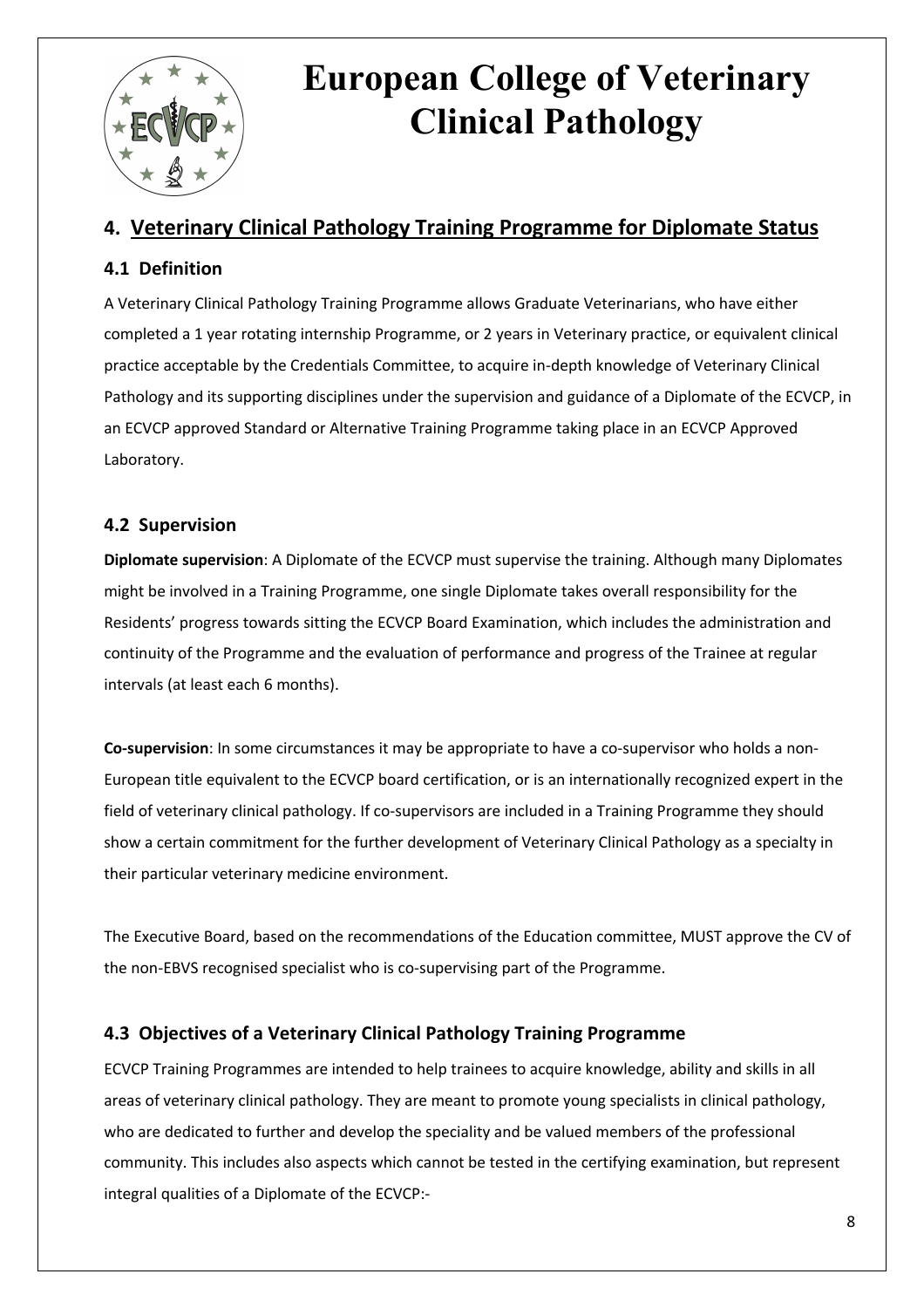

- § To promote aptitude and proficiency in veterinary clinical pathology
- To instruct graduate veterinarians in the science and practice of Veterinary Clinical Pathology and its supporting disciplines
- To provide graduate veterinarians with the opportunity to pursue a career in teaching, research, diagnostic, industrial or regulatory/governmental practice of veterinary clinical pathology.
- To advance Veterinary Clinical Pathology through promotion of research and publications

#### **4.4 General Programme Outline**

Specific topics to be covered in the training include the 4 core disciplines general clinical pathology, haematology, cytology and clinical biochemistry, primarily for companion animals, large animals, and laboratory animals, but also for exotic animals, birds, and fish.

#### **Prerequisites for all Training Programmes**

Prior to starting a Training Programme all trainees need to register with the ECVCP and pay a 250 Euro administration fee (non-refundable).

**The training laboratory must obtain approval by both the education committee and the lab standards committee as an established approved site prior to recruiting/admitting a Resident/trainee.**

#### **The application for a Training Programme must be approved prior to the start of a Programme.**

#### **4.5 Content of Training**

All Training Programmes shall provide adequate training in each of the following 4 areas: general clinical pathology (pathophysiology, including immunology and laboratory management, quality planning, quality assurance and quality control), clinical biochemistry (including endocrinology and molecular diagnostics), haematology, and cytology. If the primary institution cannot provide training in all areas, additional training at other institutions is required. Ideally, **direct contact with other Diplomates or similarly qualified persons** in other areas pertinent to clinical pathology (mainly clinical medicine, e.g. internal medicine, surgery, equine and large animal medicine, laboratory, exotic and wildlife animal medicine, pathology) *should* be included.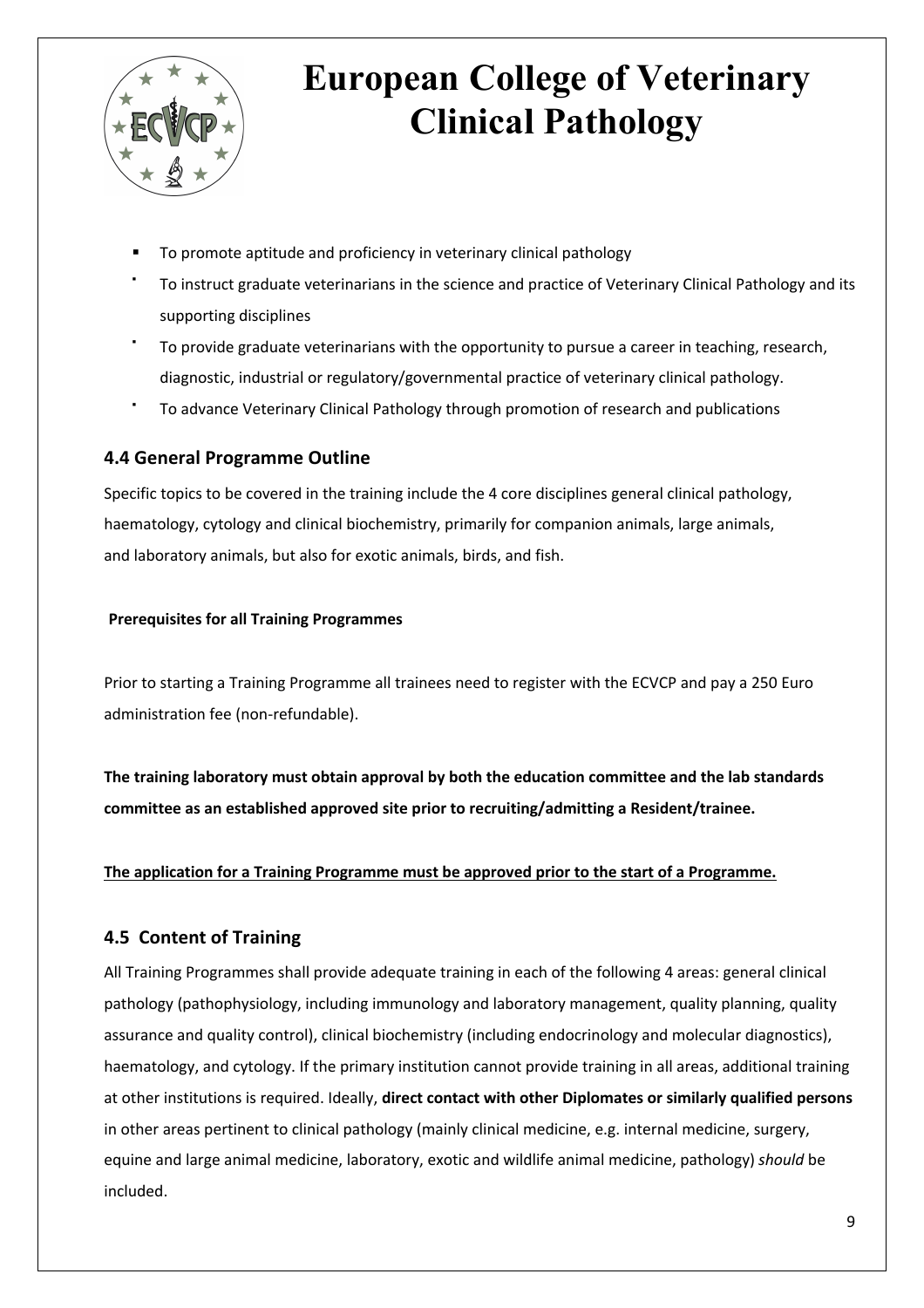

The following species shall be included in all Training Programmes: companion animals (primarily dog, cat and rabbit), farm animals (primarily cattle, with some sheep, pigs and poultry), horses, laboratory animals (primarily dog, rat, mouse and monkey), and to a lesser extent non-traditional pet species (birds, fish, reptiles), zoo animals and wildlife.

**All trainees are required to spend at least one month (20 days) per year for each of the 3 years in externships**. These externships must be **approved in advance** and may include:-

- Visits approved by the Education Committee to other Institutions for training in areas of Veterinary Clinical Pathology not available at the Training Institution. If the externship is taking place at an Institution on a different continent in a different time zone the stay should last at least 10 consecutive working days (2 weeks).
- Attendance of interactive live and/or on-line workshops/seminars/courses approved by the ECVCP relevant to the training, including the ECVCP Summer School.
- Attendance of Scientific Congresses in all areas of Veterinary Clinical Pathology.

• A list of the externships should be included in the application for Training Programme approval. A detailed schedule of the Externships planned for the first year of the Training Programme should be included in the Resident's Registration Form.

Schedules of Externships for the following years should be included within the Annual Training Progress Report; a Proof of Agreement for the Resident's participation should be provided by the person responsible for the delivery of the externship. If the Training Programme is not based in a University/Veterinary School, 50% of the total time required for fulfilling all externships should be spent in a University/Veterinary School.

#### **4.6 Learning Environment**

The Programme should emphasize basic understanding of pathophysiologic mechanisms of clinical pathology changes at a molecular, cellular, organ and whole animal level in a veterinary medical context.

The environment should provide the intellectual and physical facilities for the advancement of the science of Veterinary Clinical Pathology through structured discussion, review of current literature, practice of veterinary clinical pathology, research, scientific communication (lectures, scientific courses) and scientific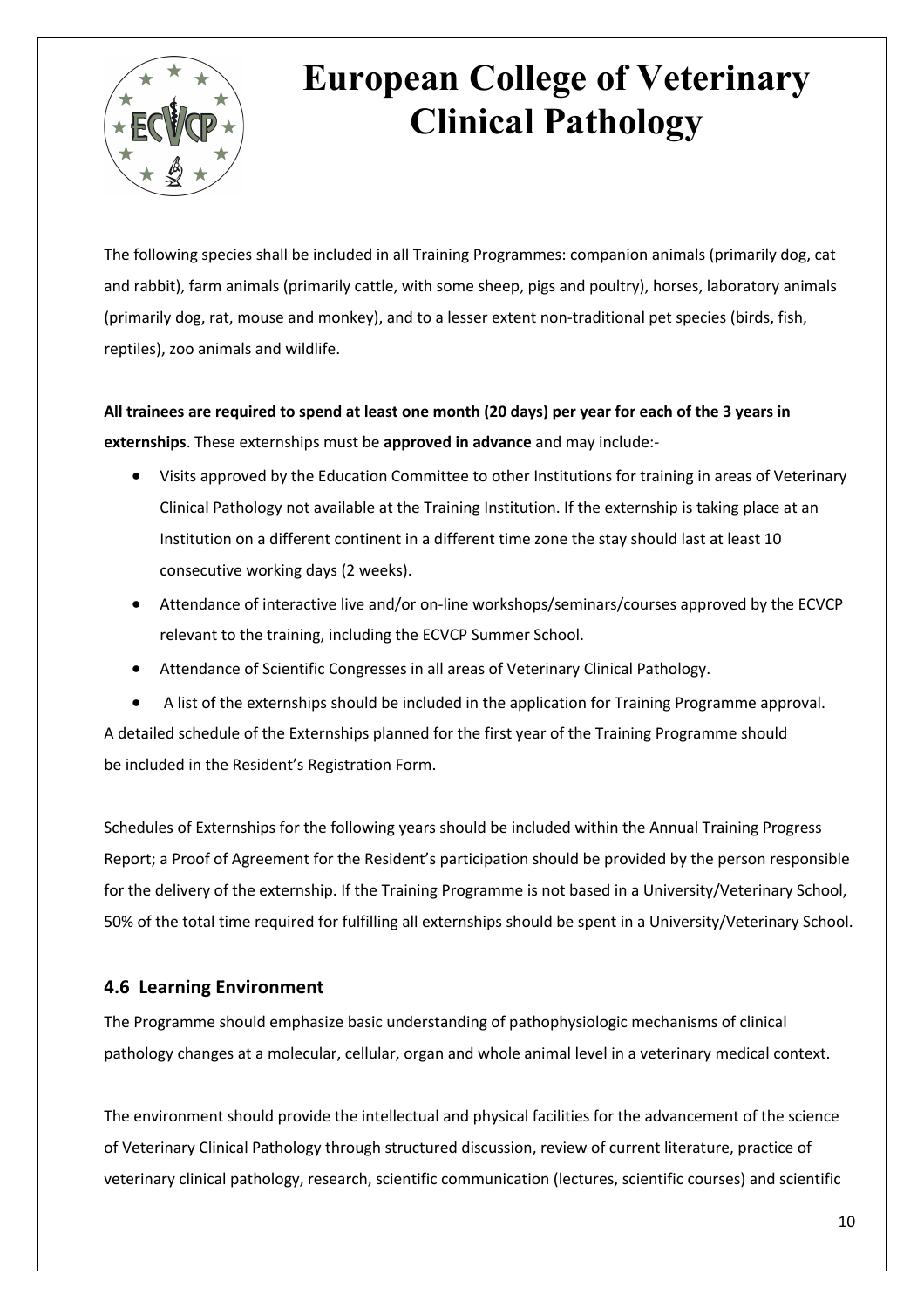

publication.

Mandatory Clinical Pathology Laboratory standards include adequate facilities, compliance with Health & Safety standards, written Operational Procedures and Policies, current methodologies and technologies, a Programme for quality management including quality control and proficiency testing, a laboratory information management system, documentation of personnel training and development, and an ECVCP Diplomate who is responsible for all aspects of Laboratory management.

Each Primary Training Laboratory involved in Training Programmes must be approved by the Laboratory Standards Committee. A 250 Euro Administration Fee (non-refundable) must be paid prior to apply for Laboratory Standards Approval.

The Laboratory Standards Application requires information about quality control used for testing in the core areas of clinical pathology and confirmation of the association of a Diplomate (or a co-supervisor) with the laboratory.

#### **4.7 Reference Material**

In addition to developing practical knowledge, skills and abilities in the Laboratory, Trainees are expected to be familiar with information covered in standard textbooks and the current (up to 5 years old) peer reviewed literature on Veterinary Clinical Pathology. The Education Committee will maintain and provide a recommended reading list of standard textbooks and journals on the ESVCP/ECVCP Website (www.esvcp.org). Supplemental information on the pathophysiologic basis of clinical pathology changes can be found in relevant sections of standard textbooks of internal medicine, pathophysiology and general pathology. Current information on standard laboratory management can be found in relevant sections of textbooks in veterinary and human clinical pathology.

**See www.esvcp.org Reading list**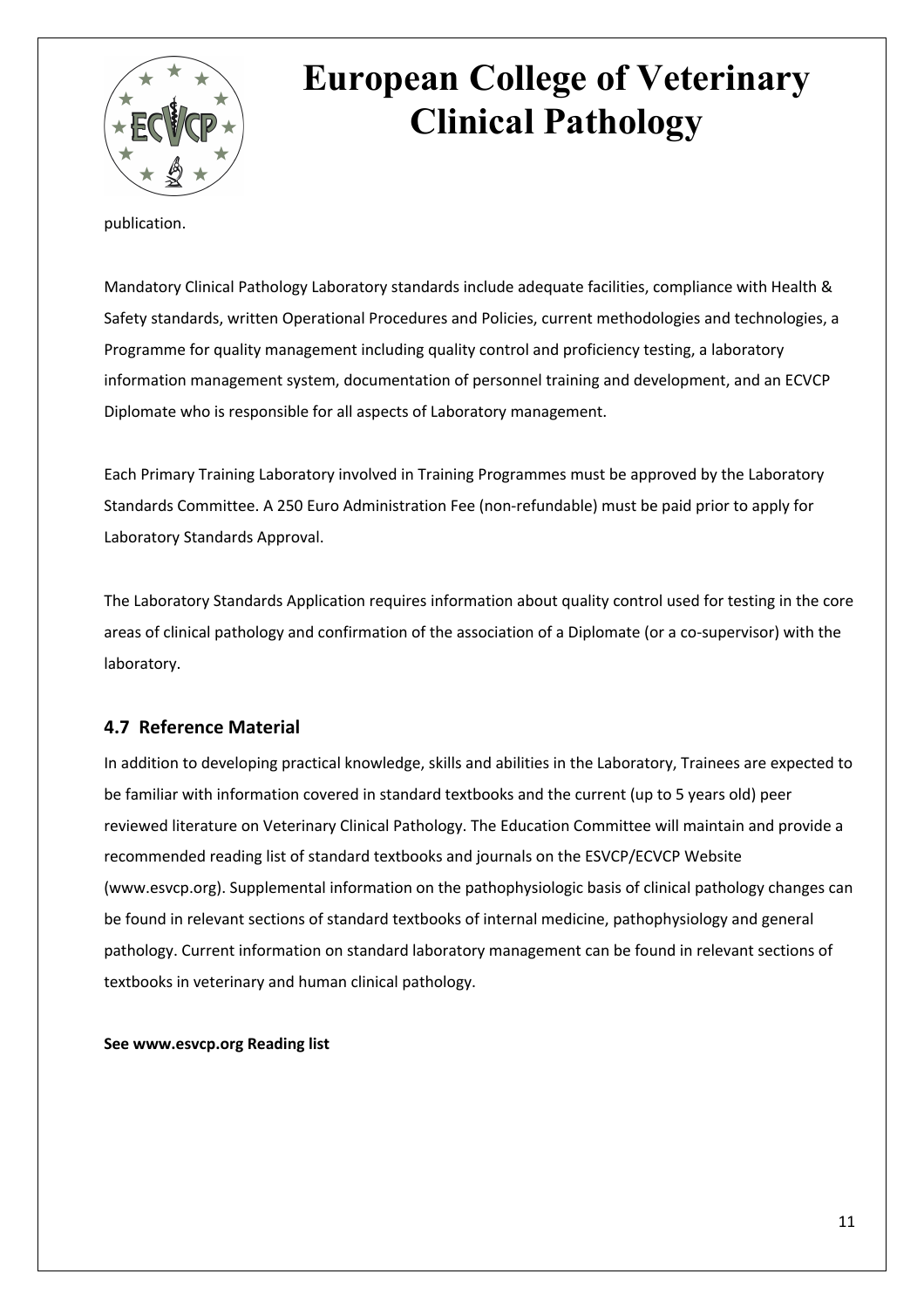

#### **4.8 Documentation**

The Trainee must maintain an Activity Log that records the nature and chronology of their training activities and that is reviewed and signed by the Supervisor every 6 months. This Activity Log should include:

- Relevant courses or tutorials taken;
- A list giving a qualitative and quantitative overview of diagnostic service activities in each of the three areas of biochemistry, haematology, and cytology;
- Rotations or externships in other relevant disciplines or to other training sites;
- Relevant seminars, workshops or conferences attended;
- Any relevant presentations or publications;

#### **See: www.esvcp.org "Info Centre and documents / examination"**

**Activity logs must be available for review at any time throughout the training period, at the request of the ECVCP Education Committee.** 

**See: www.esvcp.org "Info Centre and documents / examination/Guidelines Template Activity Log** 

#### **4.9 Standard Training Programme in Veterinary Clinical Pathology**

Definition: A Standard Training Programme in Veterinary Clinical Pathology must take place in a Training Site approved by the College.

Duration of Training: The standard Training Programme shall be a minimum of 36 months duration accomplished within 5 consecutive years. Candidates must spend 20 working days (1 month) per year in externships. These 20 days must include a minimum of 10 consecutive working days (2 weeks) at any individual externship site if the training site requires extensive travelling to another continent or time zone.

If the approved Training site is not a University, at least 50% of the externship time (over 3 years) must take place at a University.

If the approved training site is outside Europe, a non-ECVCP Diplomate may act as a co-supervisor as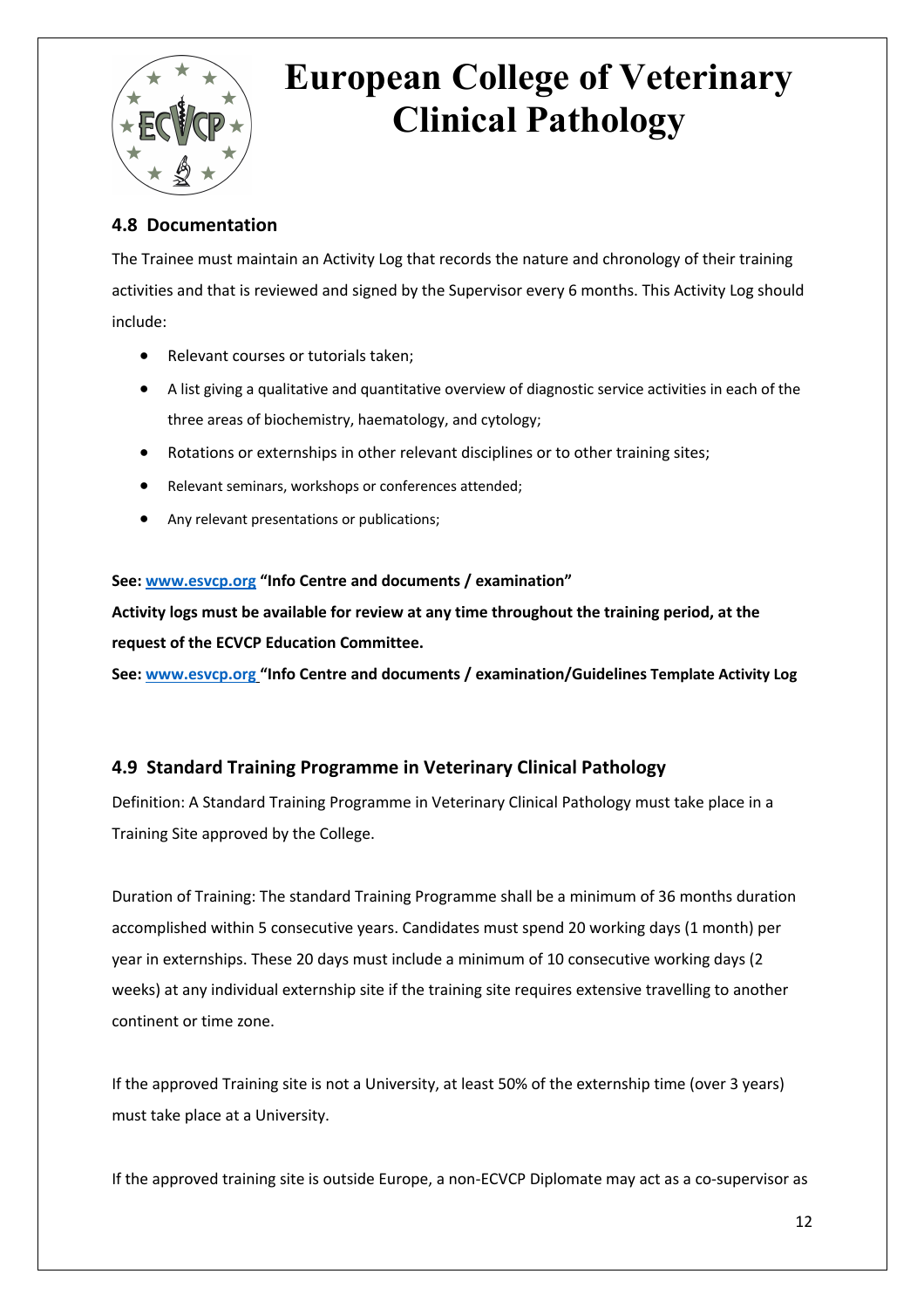

defined by EBVS policy and procedures and as outlined in section 4.2. The co-supervisor and the non- European Training Site must be approved by the College before the training starts. In such cases all externships must take place in Europe under the direct supervision of the ECVCP Diplomate acting as a Supervisor.

**The Training Programme must be completed by the date of the examination.**

#### **4.10 Alternative Training Programme in Veterinary Clinical Pathology**

1. Definition: A Veterinarian whose circumstances do not permit enrolment in a Standard Residency Programme may submit an alternate Programme to the College, in conjunction with his/her Supervisor, outlining the resources available to them, for advanced study and experience. The Alternate Programme is not approved for anyone other than the Resident in question. The Alternate Programme must be approved by the College before the Resident embarks on it, and the total length of this Programme cannot be shorter than the Standard Residency Programme. The precise form of each individual Programme is at the discretion of the Education Committee. The total time of an Alternate Programme must not exceed six years. A Resident on an Alternate Training Programme must spend the equivalent of at least 60% of 3 years working in the practice of his/her specialty, under direct supervision of a Diplomate of the College.

**The application for Alternative Training Programs must be accompanied by a Curriculum Vitae and a Letter of Intent by the Candidate Resident, and must be submitted to the Secretariat. These Programs are approved by the Executive Board based on a recommendation by the Education Committee.**

**Duration of Training:** The alternative Training Programmes shall be a minimum of 48 months duration accomplished within6 consecutive years.

**The Training Programme must be completed by the date of the examination (September of each year).**

**Arrangements regarding the external training periods / externships have to be included in the**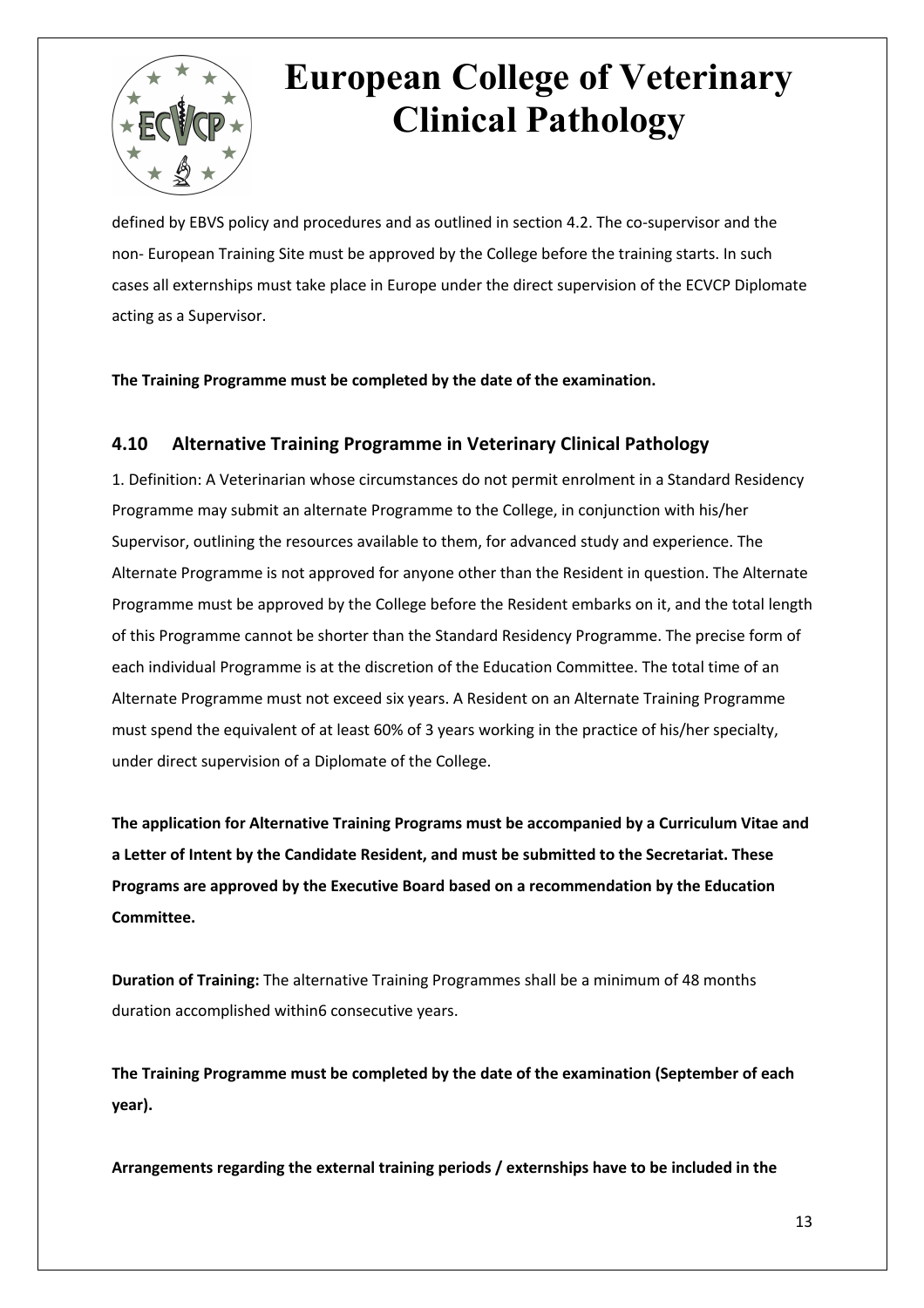

**Training Application as well as a Statement of Agreement with the persons supervising those training periods (see also section 4.5).**

### **4.11 Continuing Education**

National and International Continuing Education Programmes, meetings and courses are essential additional sources of new information in Clinical Pathology or related disciplines. Suitable continuing education may include, for example, those Programmes, meetings and courses organised by or under the auspices of the ESVCP, the American Society of Veterinary Clinical Pathology (ASVCP) or the American College of Veterinary Pathology (ACVP) and the EBVS. Attendance at such meetings can be credited towards externships.

#### **4.12 Submission of a Training Programme**

Training Programme Applications may be submitted to the Secretariat at any time. Review by the Education Committee can take up to 3 months. It is recommended to only submit complete Applications (i.e. including Laboratory Standard application or approval), as the request for additional documentation can delay the process. An Administration Fee of 250 Euros will be charged.

**See www.esvcp.com to download Laboratory Standard and Training Programme Application Forms**

#### **4.13 Application for a Residency**

See www.esvcp.com Residency Application Form

#### **4.14 Transfer of Residents from one Programme to another**

In general, the transfer of a Resident from one Training Programme to another is not encouraged. Importantly, the Education Committee has to be informed in advance. Below there is a list of accompanying documents required for the approval of a Residents transfer by the Education Committee. Specifically, a statement from both of the past and the future Supervisors are required with an explanation for the reasons for the transfer:

The Resident should briefly explain the reasons for the transfer.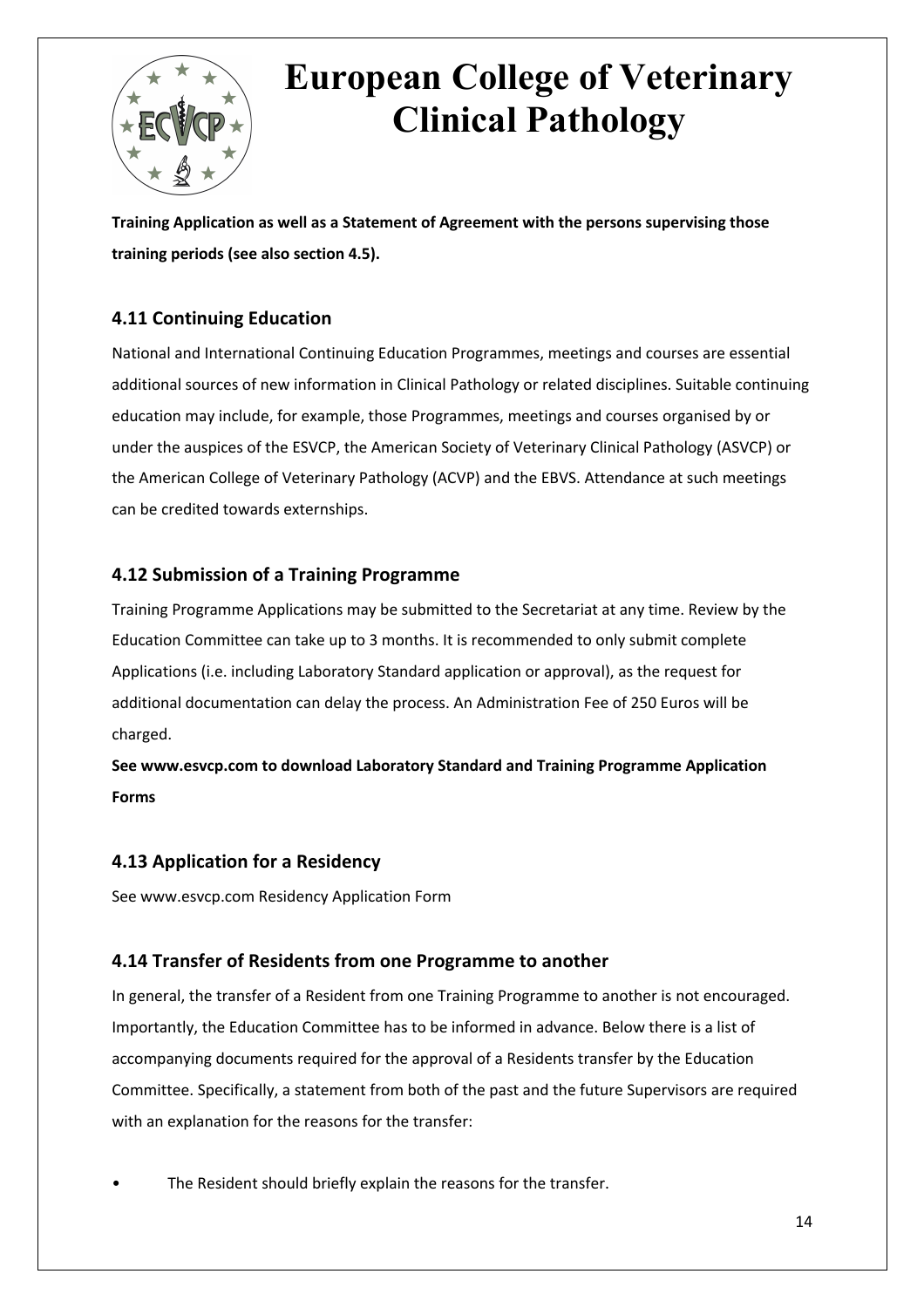

Both the past and the future supervisor should briefly acknowledge their supervisory responsibility (e.g. with an Annual Report and an evaluation of the Resident, a signed agreement for future supervision).

The Education Committee will make every possible effort to keep the turnaround time at 1 month or less. Recognition of externship training time will be decided on an individual basis. In case of repeat Resident transfer incidents in a particular Training Programme, the Education Committee will evaluate whether additional measures are required.

#### **4.15 Temporary Interruption of Programmes**

A residency Programme may be temporarily interrupted for personal / family reason pending that the College approves. To this aim a letter from the supervisor must be sent to the Board through the secretariat (secretariat@ECVCP.org), stating that the training must be interrupted and why, and the provisional duration of this interruption.

### **5. The Examination**

#### **5.1 Application for Examination**

Application forms are available from the Secretariat (secretariat@ecvcp.org) or from the website (www.esvcp.org). The Application requires the signature of a Diplomate of the College. The signatory certifies that he/she supervises the Candidate and that an ECVCP Approved Programme in an ECVCP Approved Training Laboratory has been followed to permit sitting of the examination.

An application is valid for only one year except for repeat Candidates. (See "5.6 Results of the Examination")

Completed application forms accompanied by the examination fee of 500 EURO must be received by the Secretariat postmarked no later than March 1st of the year of examination.

The deadline of March 1st is valid also for Candidates enrolled in Training Programmes that end later than March 1st. In this case, Candidates must submit their application by March 1st, including:-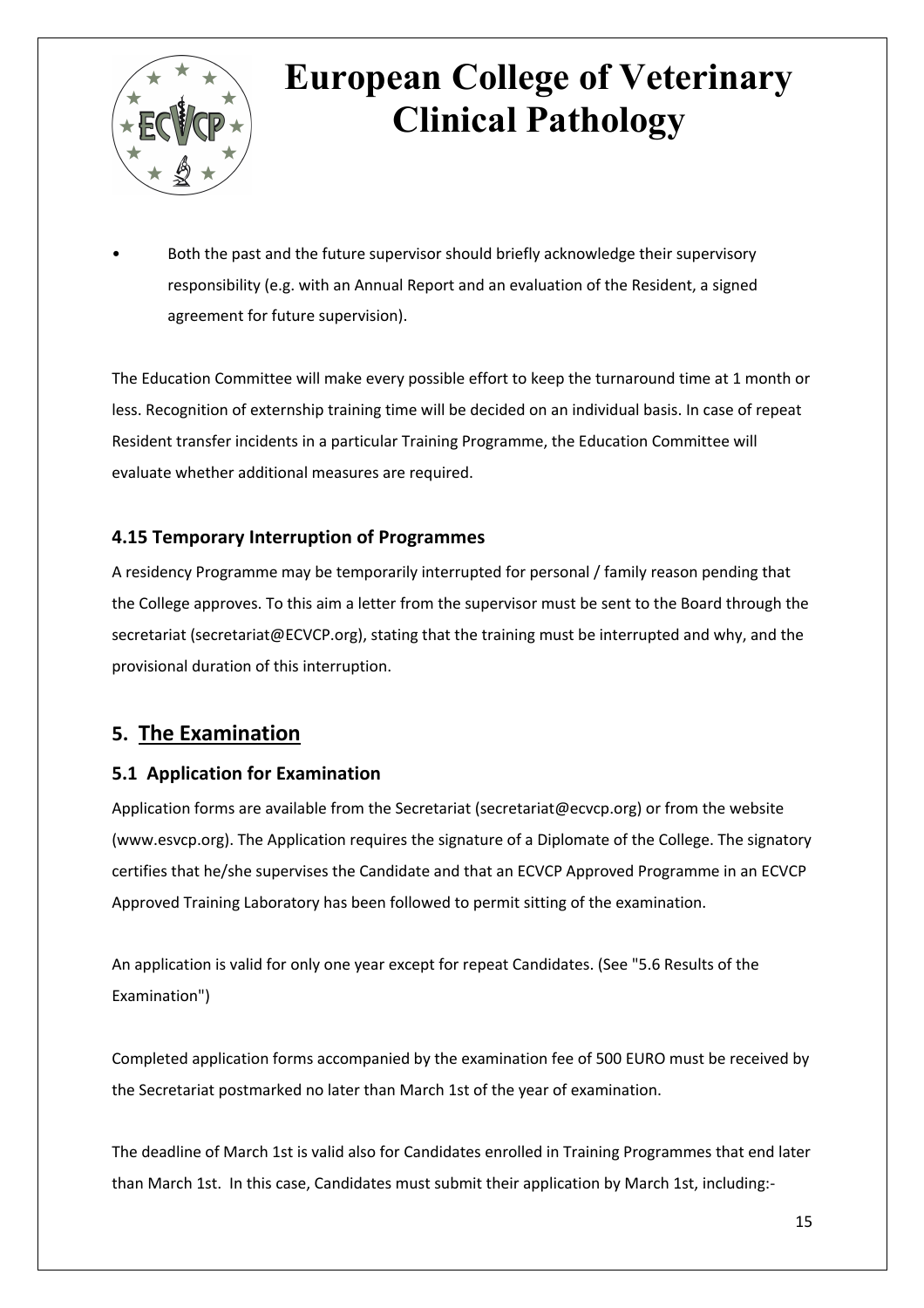

- All relevant documentation (activity log, case log, one (1) first author publication and one (1) second author publication).
- Documentation regarding the externship that must have been completed before March 1st of the year of the examination.
- A provisional schedule of the activities to be completed in the remaining period of the residency

**In the event of acceptance, Candidates/Supervisors will be requested to submit an updated Activity and Case log by August 31st prior to the examination.**

Eligibility to sit the examination is determined by the Credentials Committee and Executive Board in early April. Applicants are promptly notified of the decision. If the Applicant's credentials are not accepted, or if Candidates withdraw from the examination prior to June 1st, fees are refunded, except for a 10 percent processing charge. No refunds are made after this date, and no fees may be carried over to be applied toward an examination in a subsequent year.

An individual who has received an unfavourable ruling regarding qualifications to sit the examination may appeal against this decision. Such an appeal must be received in writing by the Secretariat of the College within 30 days of the date of the letter informing the individual of the unfavourable decision.

#### **5.2 General Requirements for Admission to Board Examination**

The following prerequisites must be met to the satisfaction of the Executive Board before any Candidate is eligible to undertake any Board Examination in Veterinary Clinical Pathology. An eligible Candidate must:

- Have a satisfactory moral and ethical standing in relation to the practice of Veterinary medicine;
- Have completed at least 3 years of full-time post-graduate training and experience in Veterinary Clinical Pathology that is acceptable to the Executive Board;

Acceptable means: -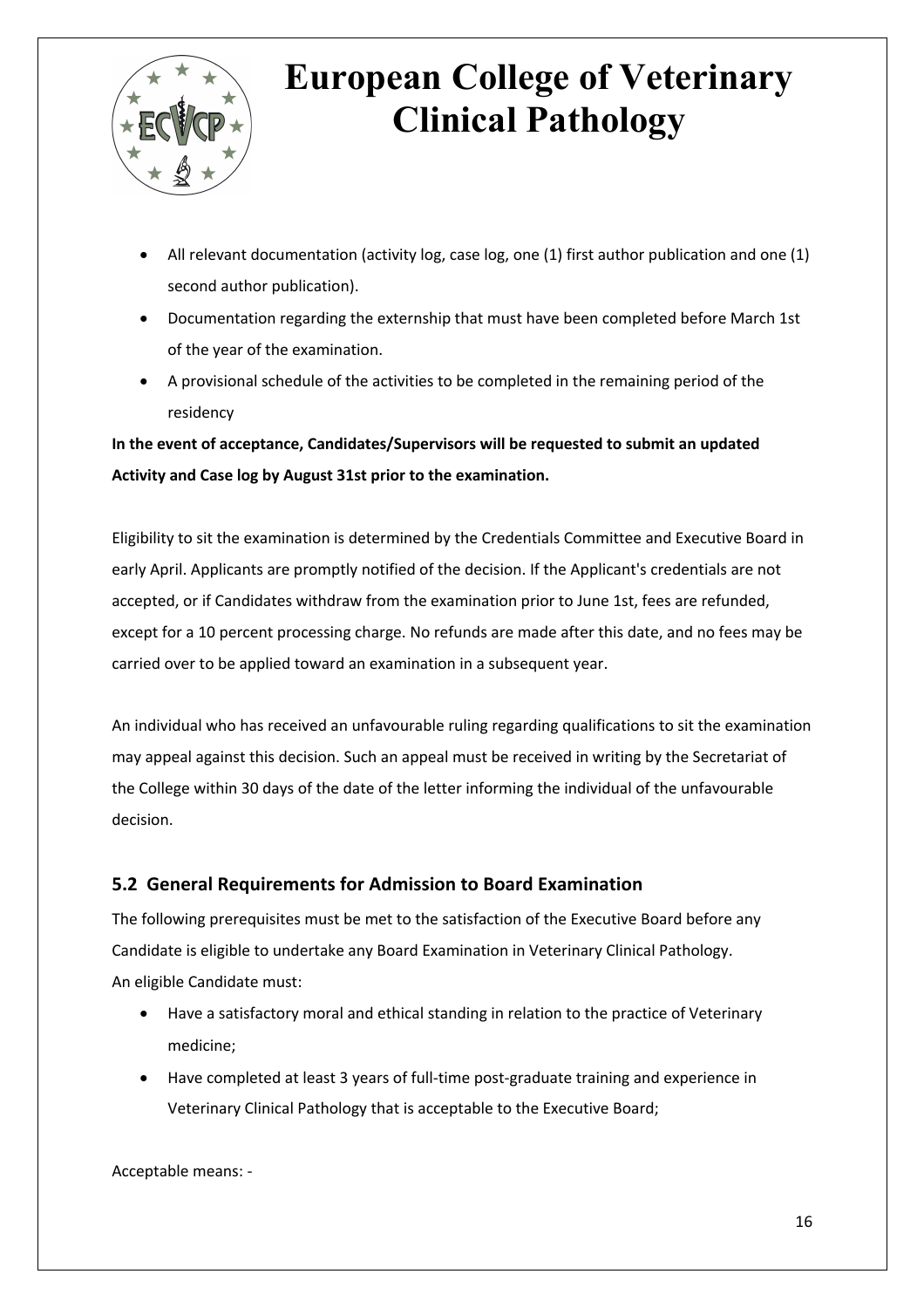

- The Training Programme has to be directed and supervised by a Diplomate of ECVCP.
- The Training Laboratory has to be approved as an ECVCP Training Site by the Laboratory Standards Committee prior to approval of an actual Training Programme.
- The Training Programme has to be approved by the ECVCP Education Committee prior to recruitment/appointment of a Resident (starting January 1st 2011).
- The documentation of the individual Trainee's Programme has to be approved by the ECVCP Credentials Committee after completion of the training period for admission to the Board Examination.
- The Candidate has to be one (1) first author publication and one (1) second publication where he/she can be stated as an author in any position in the list of authors which demonstrate application of scientific methods on subjects that are relevant to Veterinary Clinical Pathology. The articles must have been published or accepted for publication in a peer-reviewed international journal before March 1st of the application year. One article may be a case report with literature review, an evaluation or validation of diagnostic methodology or technology in clinical pathology, a retrospective or prospective study of Clinical Pathology changes in a disease or toxic state, or a pathophysiological study of clinical pathology changes.

#### **5.3 The Format of the Examination**

The Examination is designed to test Candidates'

- (a) Understanding of the broad principles of clinical pathology;
- (b) Ability to practice competently Veterinary Clinical Pathology; and
- (c) Ability to synthesise data and observations in problem solving.

The Examination is divided into the following four disciplines:

(i) **General Clinical Pathology**: This section of the Examination tests the Candidate's understanding of the pathophysiological bases of clinical pathology changes and general principles of laboratory management. It will consist of 60 multiple choice questions and 4 short answer/essay questions (designed to assess the ability of the Candidate to describe pathophysiological mechanisms and to solve problems related to laboratory management). Multiple choice questions and short answer questions are focused on:-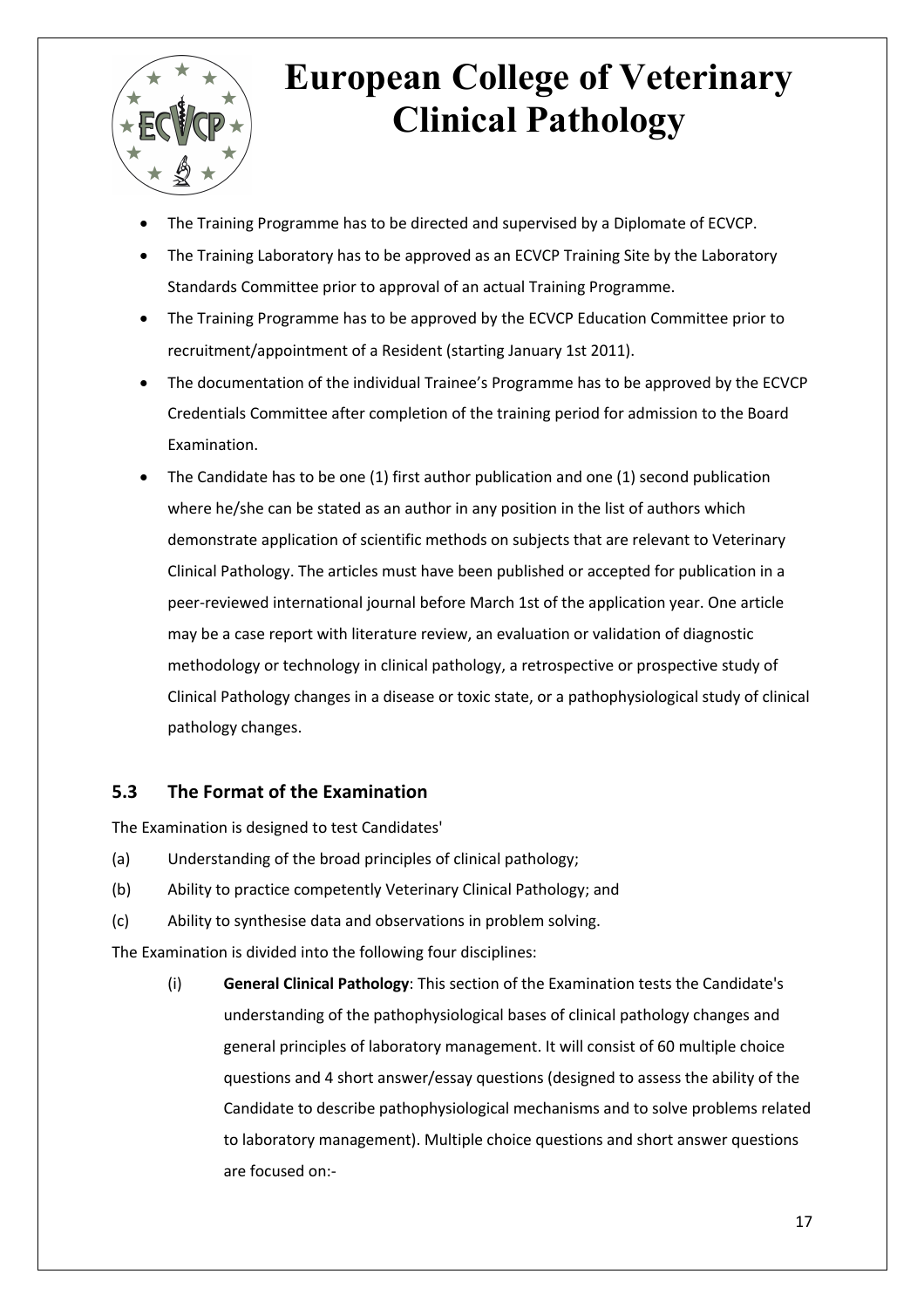

- (a) Pathophysiological mechanisms responsible for haematological, biochemical or cytological changes; and
- (b) Laboratory management, including for example method and technology validation, good laboratory practice, quality control, laboratory statistics and reference intervals, basic epidemiology, evaluation of diagnostic efficacy and efficiency.
- (ii) **Clinical Biochemistry** : This section of the Examination tests the Candidate's understanding of the diagnostic significance of clinical biochemistry including endocrinology and immunology testing, molecular diagnostics and associated methodologies and technologies. It will consist of 50 multiple choice questions and 4 Case Evaluations. The Case Evaluations could include integrated interpretation of clinical biochemical, haematological, and urinalysis data including laboratory aspects of endocrinology and immunology testing. This section can include associated methodologies with related instrumentation and analytical test principles of instrumentation. Questions will be designed to achieve a balance between species, systems, and diseases.
- (iii) **Haematology** : This section of the Examination tests the Candidate's understanding of the diagnostic significance of haematology (including haemostasis) and associated methodologies and technologies. It will consist of three sections, 40 multiple choice questions, 20 projected image questions (images could include photomicrographs, instrument cytograms), and evaluation of 10 haematology glass slides (including blood and bone marrow smears). Glass slide evaluation required answers include a complete description, a morphologic and etiologic (if appropriate) diagnosis, or appropriate differential diagnoses with suggestions for additional diagnostic procedures. Questions will be designed to achieve a balance between species, systems, and diseases.
- (iv) **Cytology** : This section of the Examination tests the Candidate's understanding of the diagnostic significance of cytology and associated methodologies and technologies. It will consist of three sections, 25 multiple choice questions, 25 projected image questions (images include mainly photomicrographs), and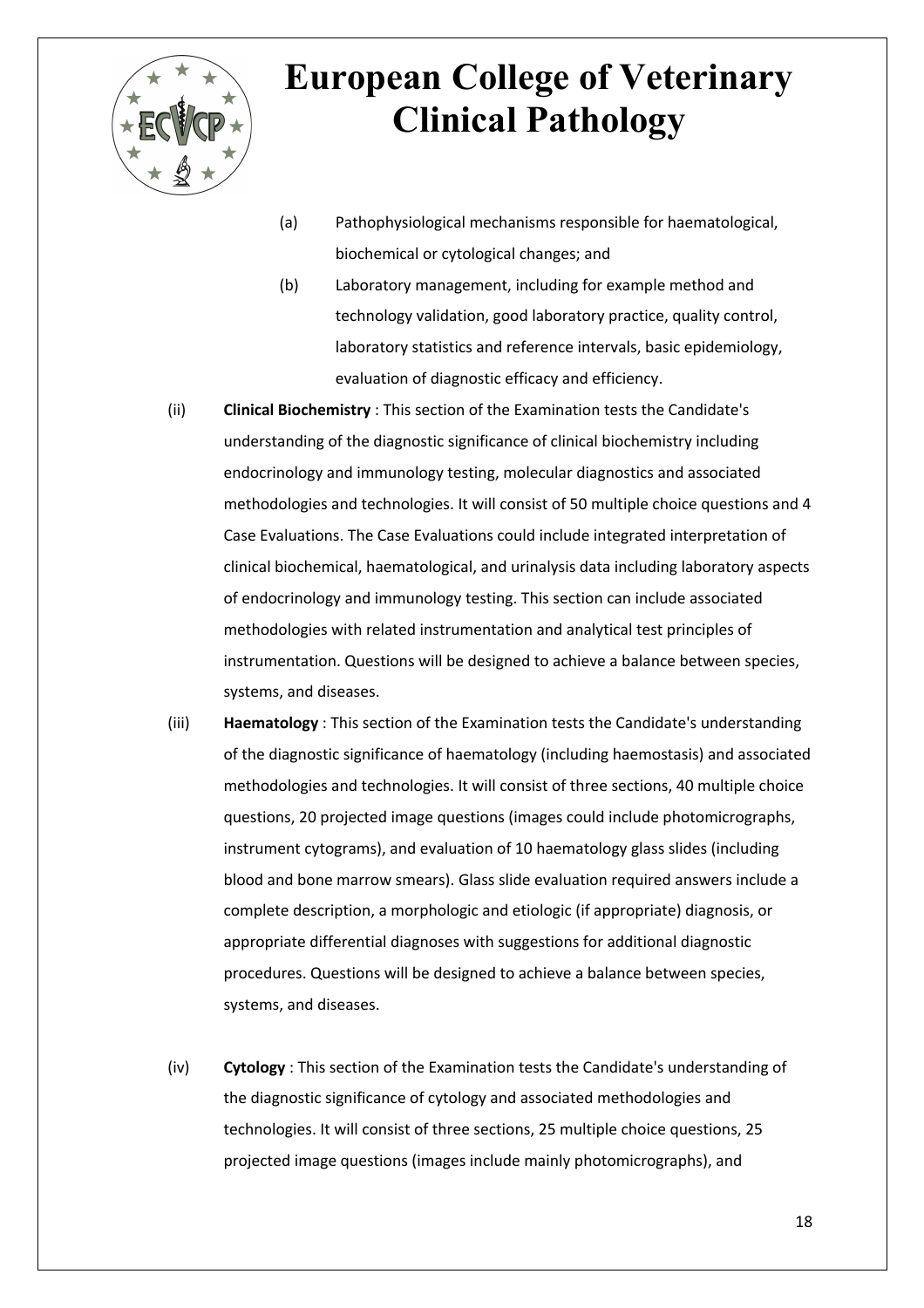

evaluation of 15 cytology glass slides. Glass slide evaluation required answers include a complete description, a morphologic and an etiologic (if appropriate) diagnosis, or appropriate differential diagnoses with suggestions for additional diagnostic procedures. Questions will be designed to achieve a balance between species, systems, and diseases.

(v) **Pass marks** : The sum of points for each of the four sections (haematology, clinical biochemistry, cytology, general clinical pathology) of the examination is converted into the final mark for the section which either is "passed" (>/=60%) or "failed" (<60%). Although the sections contain different exam question types (i.e., multiple choice questions, projected images of cases, glass slide evaluations, clinical cases focused on biochemistry, short answer questions on general clinical pathology topics), candidates get one final mark for each section\*, which is expressed as points obtained/maximum points for each section. The final marks of the sections are calculated by the grading marks of the exam question types within the section. A <60% mark for any of the four sections represents a failure of the exam. In order to pass the whole exam, the candidate must pass all four sections, but if the candidate passes two or three sections, they do not need to repeat those, only the section(s) which they did not pass. If a candidate passes only one section, they have to repeat all four sections.

\*The weighting of the different types of questions per section is as following: Heamatology and Cytology: MCQ: 20% of the final mark, projected pictures: 20% of the final mark, glass slides: 60 % of the final mark. Biochemistry/Endokrinology and the General Clinical Pathology: MCQ: 50% of the final mark, essays or clinical cases: 50% of the final mark.

#### **5.4 Organisation of the Examination**

The Examination will be held every year in Northern hemisphere autumn at a location in Europe and will be conducted in English.

#### **5.5 Withdrawal/Illness**

Withdrawal prior to the Examination or failure to appear for the Examination will not constitute an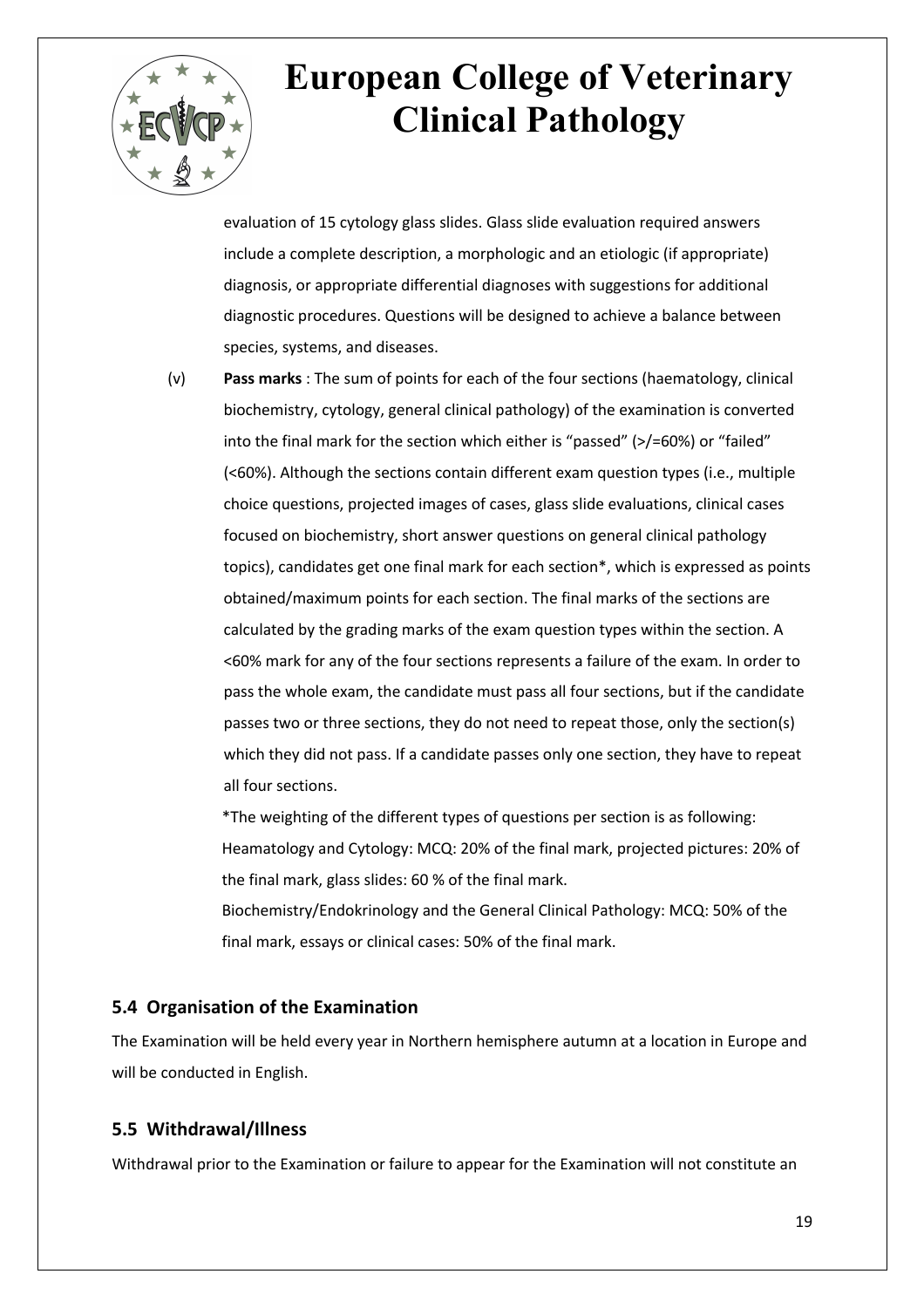

attempt to sit all or any part(s) of the Exam, but will count as one of the years for which repeat Candidates are eligible to pass any previously failed part(s). A Candidate's illness during preparation for, or during the actual Examination, will not be considered a valid reason to waive the rules of the College. In the event a Candidate starts, but is unable to complete the Examination, results will be determined for all sections for which the Candidate is scheduled, regardless of the number of sections completed.

#### **5.6 Results of Examination**

Candidates are required to satisfactorily complete all parts of the certification Examination to become certified. A certified person is designated as a Diplomate of the European College of Veterinary Clinical Pathology and recognised as a European Veterinary Specialist in Veterinary Clinical Pathology by the EBVS.

A Candidate who takes the Examination and passes two or three parts out of the total of four parts retains credit for the parts passed, provided a mark of more than 30% has been attained in the failed part(s). Three additional attempts within 8 years after completion of the Training Programme are permitted to pass the failed parts. Candidates who wish to retake the failed part(s) must announce their intentions in a letter received by the Secretariat, postmarked no later than March 1st of the year in which they wish to retake the examination accompanied by a fee of 50% of the current Registration Fee.

Candidates who do not pass the failed parts within the 8 years after Training Programme completion as described above must reapply as new Candidates and retake all parts (see "Application for Certification" section for date, fee and instructions. A new Application Form is required).

Candidates who attempt all parts of the Examination and who fail three or four parts must inform the Credential Committee by email before 1<sup>st</sup> March of the year they intended to take the exam.

A Candidate who fails a certifying Examination may request that the marks of the parts failed be recalculated to verify the accuracy of the results reported. The verification process is not intended to re-evaluate the content or interpretation of the Examination or Candidate responses but to determine that the scores are correctly totaled. Such requests must be received in writing,